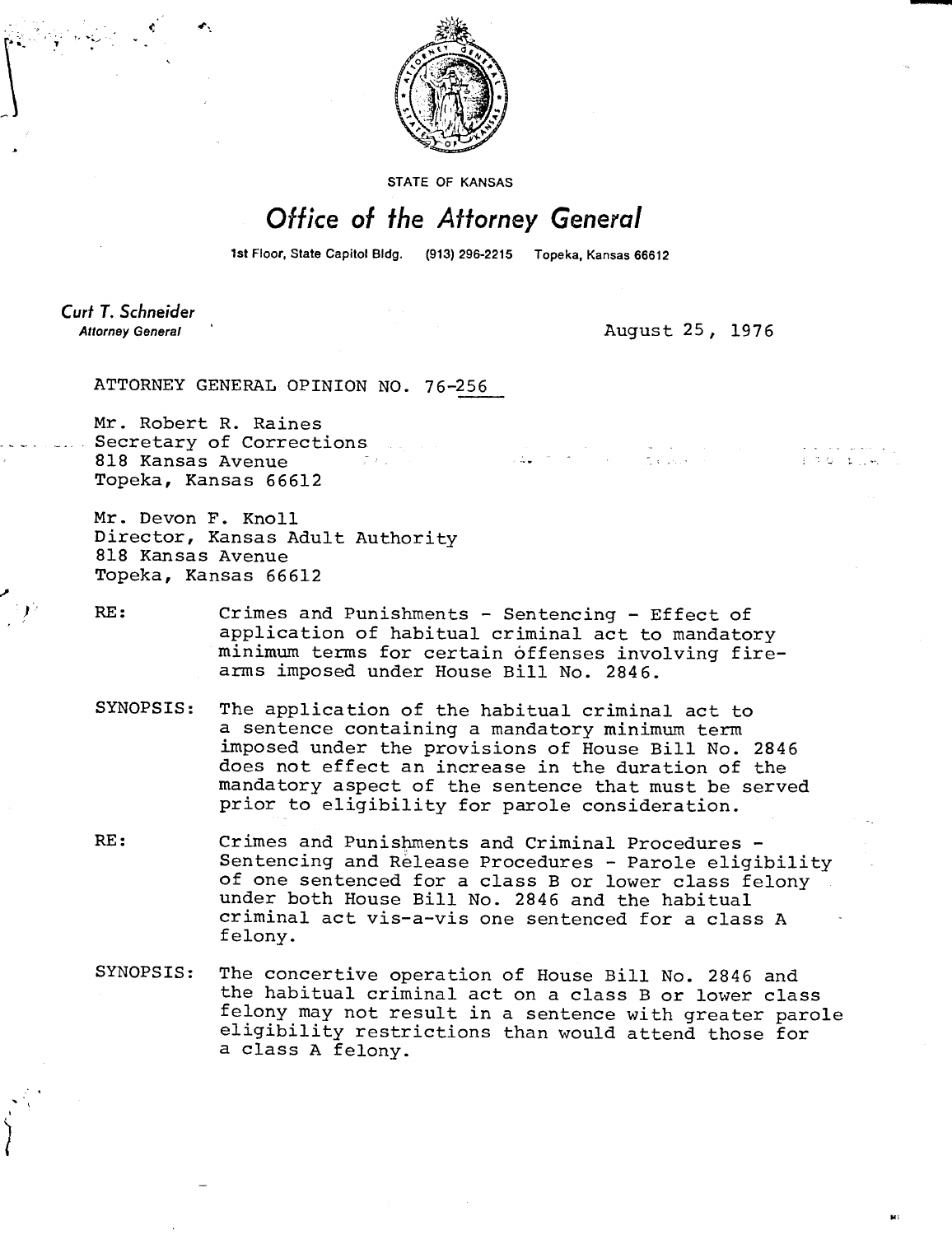Messrs. Raines and Knoll Page Two

- RE: Crimes and Punishments Sentencing Length of mandatory component of sentence where consecutive sentences are imposed for different crimes only one of which involves an offense designated by House Bill No. 2846.
- SYNOPSIS: The aggregated minimum sentence imposed upon one sentenced to consecutive terms for several offenses, only one of which involves a crime designated by House Bill No. 2846, does not become mandatory in its totality merely because one of the sentences contains a mandatory minimum component.

RE: Crimes and Punishments - Sentencing - Length of man-  $\sim$  component of secondatory component of sentence where consecutive sen- $\sim$ tences are imposed for separate offenses under House Bill No. 2846.

- SYNOPSIS: The aggregated minimum sentence imposed upon an offender convicted of multiple offenses under House Bill No. <sup>2846</sup> will be mandatory in its entirety.
- RE: Crimes and Punishments Sentencing Authority to reduce the sentence of an offender sentenced under the mandatory provisions of House Bill No. 2846.
- SYNOPSIS: While the district courts retain the authority to act within 120 days to reduce the sentence of one convicted under the mandatory provisions of House Bill No. 2846 to a new sentence within statutory limits, and possess similar authority after the expiration of 120 days upon the recommendation of the secretary of corrections, the courts may not reduce such a sentence below the statutory limits for the offense during the latter period.
- RE: Crimes and Punishments Sentencing Authority of sentencing court to choose an appropriate mandatory minimum term for an offense under House Bill No. 2846 where the applicable penalty statute prescribes a range of permissible minimum sentences.
- SYNOPSIS: House Bill No. 2846 does not circumscribe the existing power of the district courts to utilize their discretion in imposing the minimum term where a range of permissible minimums is authorized by the sentencing statute.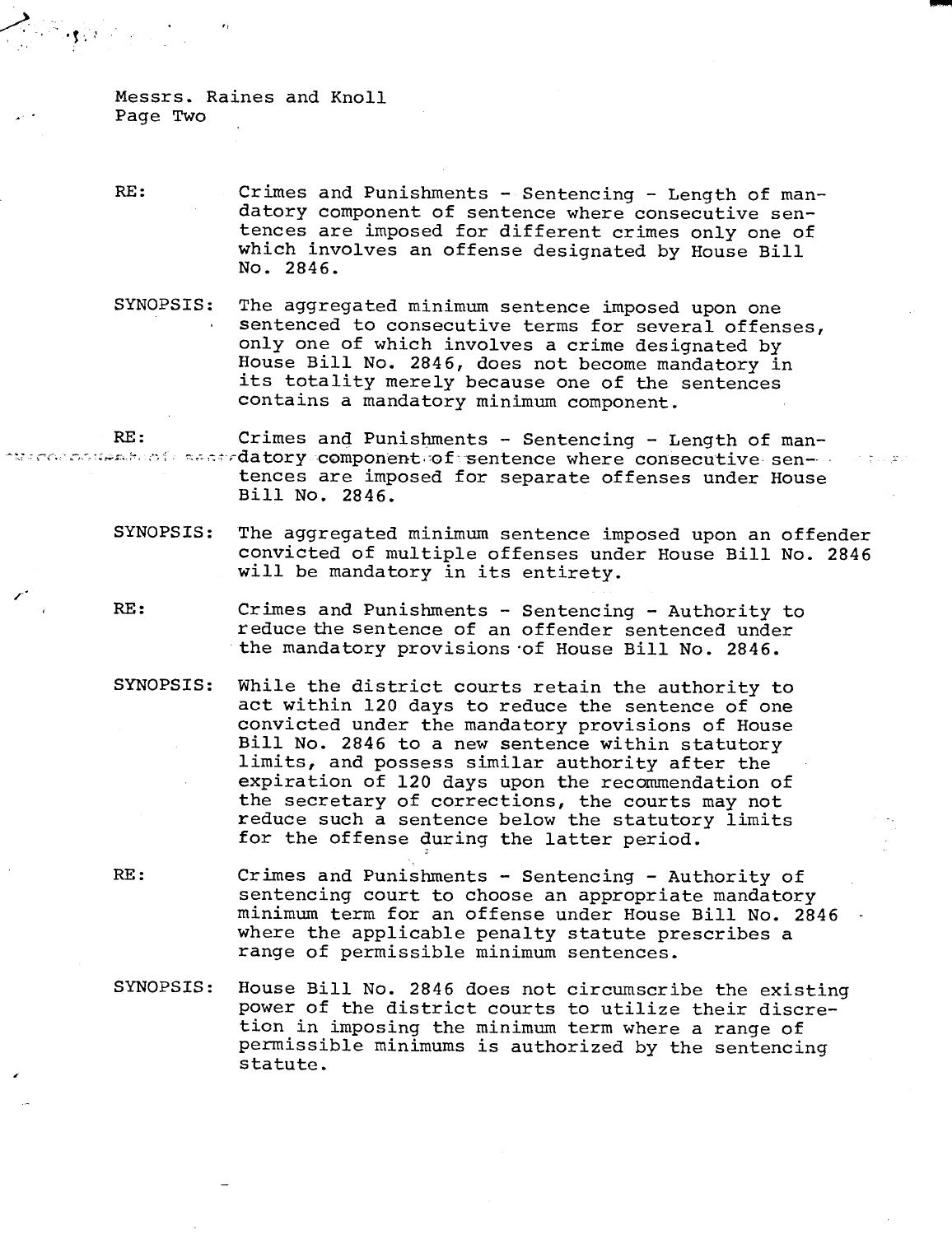Messrs. Raines and Knoll Page Three

 $\rightarrow$ 

RE: Criminal Procedure - Release Procedures - Necessity for an offender sentenced to a mandatory minimum term to achieve minimum security status under regulations of the Department of Corrections as a prerequisite to parole eligibility.

SYNOPSIS: One sentenced to a mandatory minimum sentence does not become eligibile for parole consideration until the attainment of minimum security status under the rules and regulations of the Department of Corrections.

RE: Crimes and Punishments - Sentencing - Definition of terms in House Bill No. 2846.

SYNOPSIS: The term "use" in the. act means to avail oneself of or to employ. The term "firearm" as employed in the act refers to a weapon from which a shot is discharged by gunpowder or similar explosive charge.

- RE: Crimes and Punishments Sentencing Necessity for district court to specify in journal entry that sentence was imposed under the provisions of House Bill No. 2846.
- SYNOPSIS: Although House Bill No. 2q46 does not mandate that the journal entry contain a specific reference to it in describing the nature of the sentence, such a practice should be employed as a matter of sound policy in order to avoid potential uncertainty concerning the nature of the sentence imposed.
- RE: State Departments Department of Corrections Authority of Department of Corrections to interpret the journal entry of sentence.
- SYNOPSIS: While the Department of Corrections has inherent authority to interpret a journal entry in order to effectuate the sentence imposed by the court, the Department should notify all interested parties where a substantial doubt\_ exists whether the court imposed the minimum sentence under the mandatory provisions of House Bill No. 2846.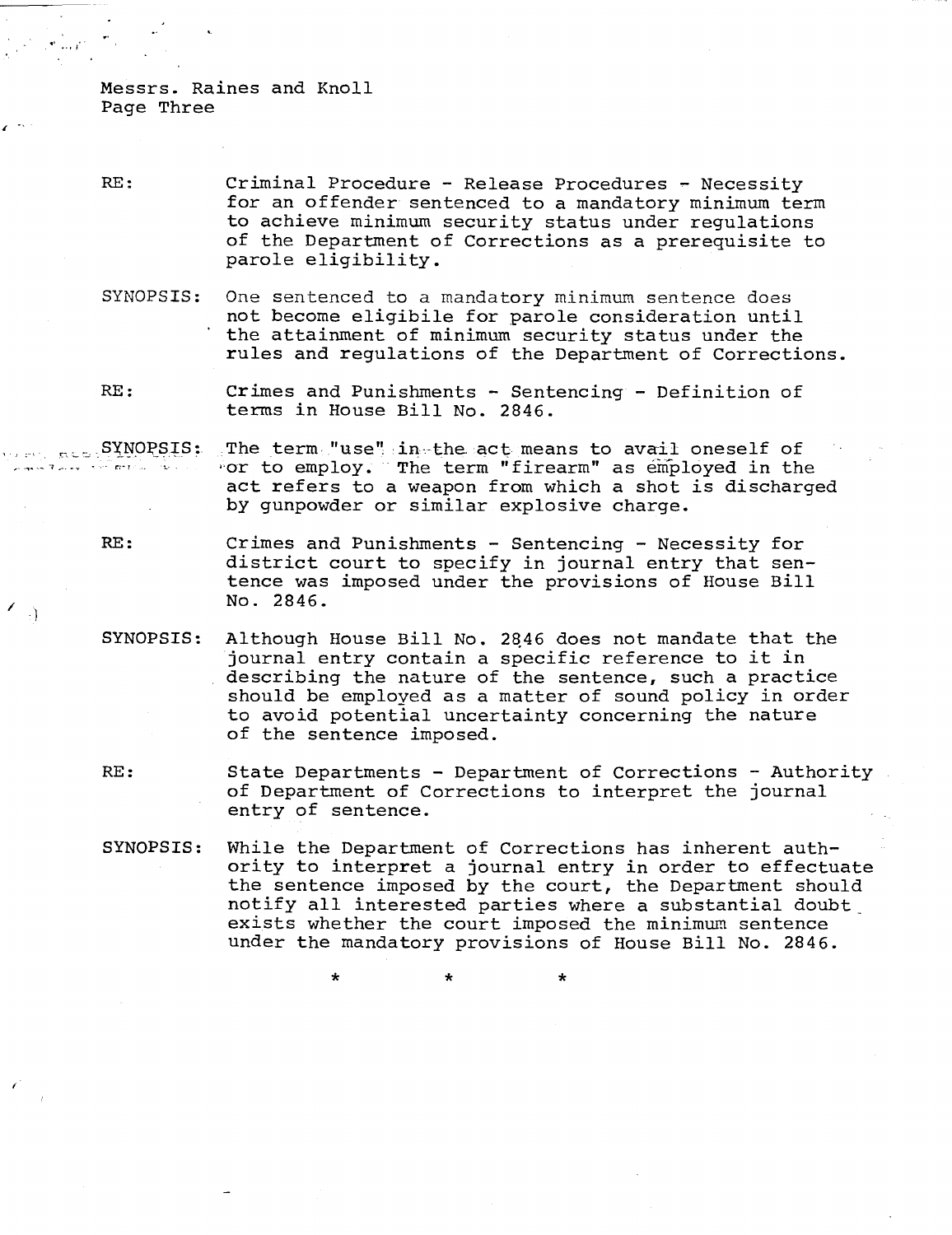Messrs. Raines and Knoll Page Four

## Dear Gentlemen:

Your recent inquiry raises a number of questions concerning the interpretation of House Bill No. 2846<sup>1</sup> (the act) enacted by<br>the 1976 legislative session, effective July 1, 1976. The recently the 1976 legislative session, effective July 1, 1976. enacted legislation amends the existing parole eligibility statute, K.S.A. 1975 Supp. 22-3717, and significantly restricts the authority of the courts to grant probation and the authority of the Kansas Adult Authority to grant parole for offenders convicted of certain offenses involving the use of a firearm.

Section one of the act provides that probation shall not be granted to any offender convicted of the commission of any crime specified in article 34, chapter 21 of the Kansas Statutes Anno $t$ tated .(crimes against the person) where a firearm was employed  $t$  and  $\zeta$ in the criminal enterprise. Section two, paragraph eight of the bill imposes another substantial restriction upon such offenders by providing that they shall not become eligible for parole consideration prior to having served the minimum term of confinement as sentenced by the court. In concert, these provisions have the effect of requiring that any person employing a firearm in the commission of an offense under K.S.A. 21-3401 et seq. serve a mandatory minimum term of confinement as prescribed by law before becoming eligible for release. The legislature contemplated that enforcement of these provisions would deter crime and protect the public from dangerous offenders.

> Initially, you raise a question concerning the interrelationship of House Bill No. 2846 and the habitual criminal act, K.S.A. 21-4504, which provides for sentences of increased severity for multiple offenders. Essentially, you query whether the application of the habitual criminal act to an offender sentenced to a mandatory minimum term under §1 of the act will cause the amplified minimum term to be wholly mandatory also.<sup>2</sup> Although the question is not free of doubt, we believe that a mandatory minimum term increased under the recidivist statute does not result in the enhanced minimum term also being mandatory in its totality. In our opinion, this result follows from an analysis and comparison of the language and purposes of the respective statutes.

 $1$ Laws 1976, ch. 168, July 1, 1976.

<sup>2</sup>For the purposes of this question, it has been assumed that the court would increase the minimum sentence under the habitual criminal act. However, the court is not compelled to do so. See K.S.A.  $21-4504$  (1) (a), (2) (a).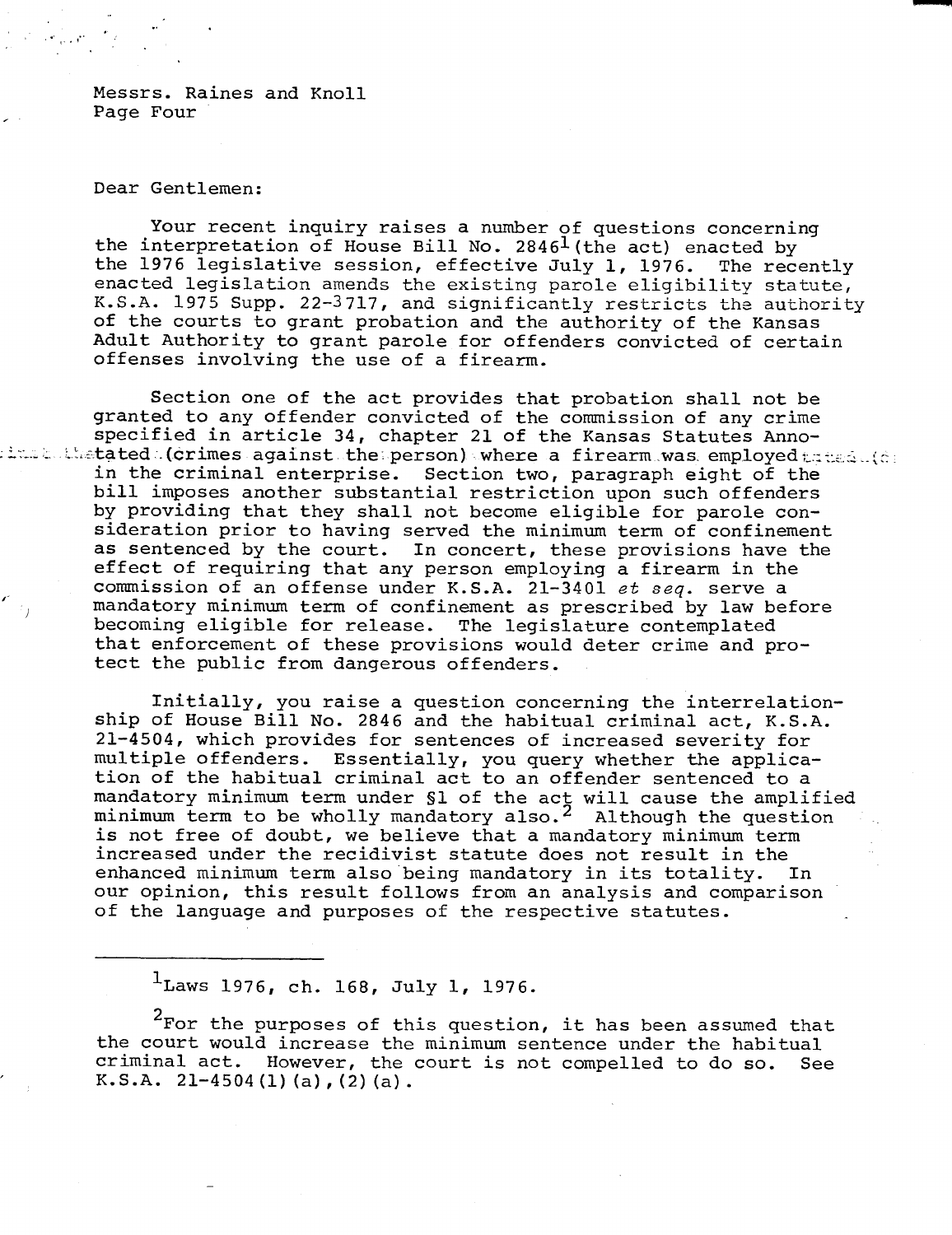Messrs. Raines and Knoll Page Five

House Bill No. 2846 is designed to require the compulsory service of the minimum term of confinement imposed by the court for those convicted of using firearms in the furtherance of certain criminal acts. On the other hand, the purpose of the habitual criminal act is the deterrence of repeated criminal behavior by those previously convicted through the imposition of greater penalties than those ordinarily provided. As applied to a multiple offender sentenced under the mandatory provisions of House Bill No. 2846, the habitual criminal act focuses upon the fact of repeated misconduct and imposes enhanced punishment therefor rather than concerning itself with the nature of the newly committed offense, in this case one involving a firearm. Thus, while increased punishment is a goal of the habitual criminal act, the fortuitous amplification of the mandatory minimum term would not with serve its purposes or those of the recent enactment. The mandatory sentencing provision is a feature unique to certain crimes committed by firearms and its multiplication would proceed beyond the purposes contemplated for it by the legislature. We do not believe that that body envisioned the imposition of increased mandatory terms for firearms offenders through the operation of the habitual criminal act, especially in view of the severe restriction upon parole eligibility effected by such a sentence.

We believe that this conclusion also receives support from an examination of the provisions of the respective acts themselves. K.S.A. 21-4504, differing markedly from its predecessor, former K.S.A. 21-107a, reposes discretion with the court whether its enhanced penalty provisions should be applied after the act has been invoked by the state. The permissible range of sentences authorized by the statute, including both maximum and minimum terms, are defined by reference to the penalties prescribed for the particular offense by K.S.A. 21-4501, the statute classifying felonies and specifying terms of imprisonment therefor. Generally, the recidivist statute authorizes the court to impose maximum and minimum terms not less than the least such terms provided in §21-4501 nor greater than certain multiples of the greatest allowable maximum or minimum terms prescribed therein. Thus, application of the habitual criminal act to a certain crime operates only to provide new limits for the maximum and minimum terms without consideration of the mandatory or non-mandatory nature of the underlying sentence itself. Therefore, when the court applies the enhancement provisions to a crime covered by House Bill No. 2846, the resulting minimum term will merely be a term of years and will not become mandatory in its entirety.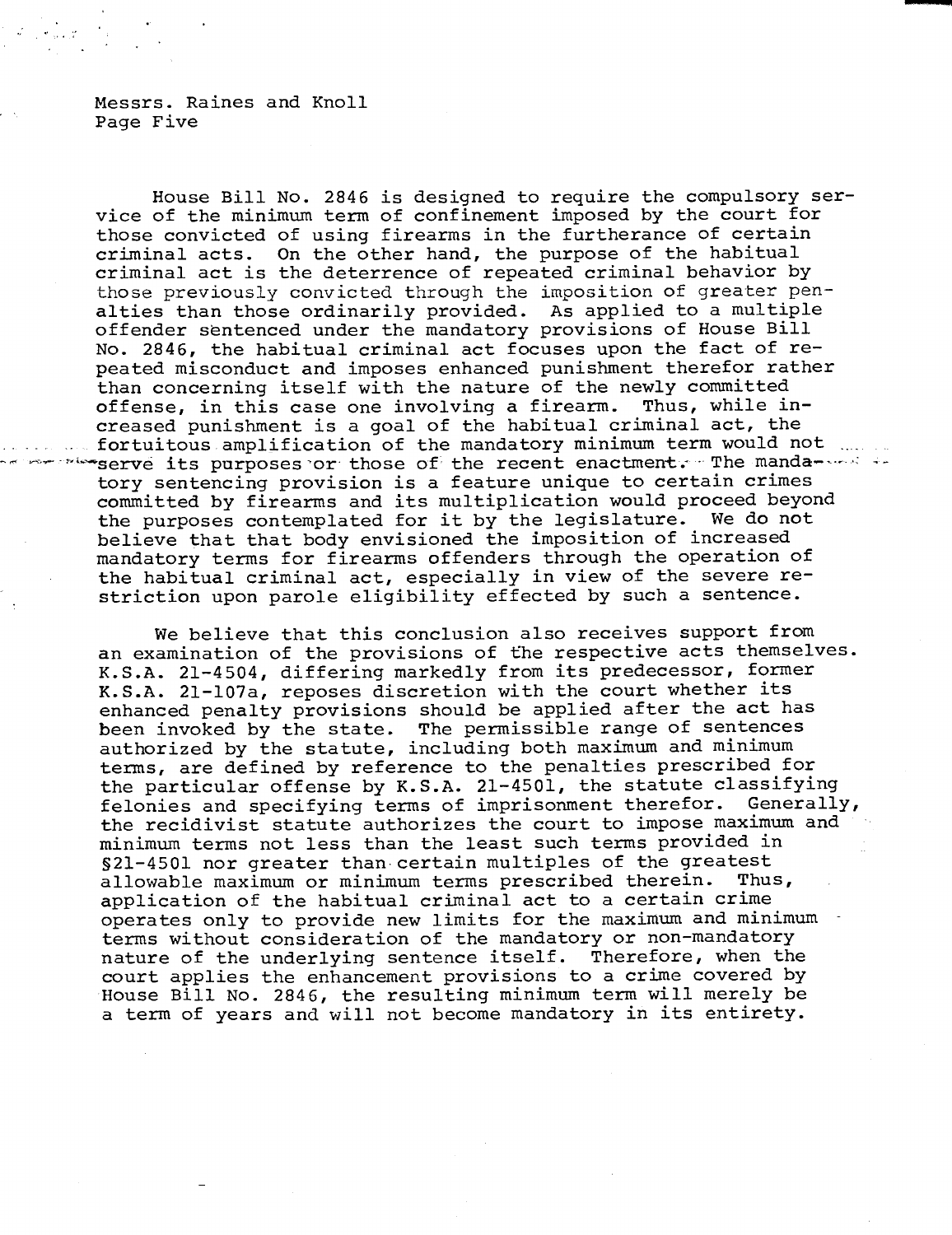Messrs. Raines and Knoll Page Six

Thus, the mandatory portion of the sentence may not be greater than the greatest minimum provided by law for a single firearms offense.<sup>3</sup> For example, should a multiple offender commit a class B felony and receive a total minimum sentence of 45 years, no more than 15 years of the sentence could be made mandatory.

Furthermore, it appears from a reading of §2(8) of the new act that the legislature did not contemplate the application of the recidivist statute to a sentence imposed thereunder. This section provides that any person sentenced pursuant to §1 of the act shall not be eligible for parole prior to serving the minimum term. However, a firearms offender to whom the recidivist statute is applied receives a sentence under both §1 of the act and K.S.A. 21-4504. Since such a person is not sentenced solely under §1, ive inference is by negative inference, not subject to the parole eligibility  $\epsilon$  in restrictions of §2(8).

> Your inquiry questions whether application of the act to a class B or lower class of felony may result in a sentence with greater parole eligibility restrictions than would accompany the penalty for a class A felony. In hypothesizing this anomalous circumstance, you obviously contemplate the added application of the habitual criminal act to the mandatory aspect of the sentence for a lower class firearms offense. Since we have heretofore concluded that the application of the habitual criminal act to a sentence under the act does not effect an increase in the duration of the mandatory term, we believe that the answer herein must naturally be no.

You next inquire whether the aggregated minimum sentence imposed upon one sentenced to consecutive terms for different crimes becomes mandatory in its totality if any one of the crimes would require a mandatory minimum sentence under the new act. In essence, you question whether the minimum and maximum sentences will continue to be aggregated where both a mandatory term and additional consecutive terms for different crimes have been simultaneously imposed. In brief, the new legislation evinces no intent to depart from the traditional sentence computation practice of aggregating the minimum and maximum terms of consecutive sentences as prescribed by K.S.A. 21-4608. While sentences thus aggregated become one for the purpose of computation, they continue to operate separately in effect

<sup>3</sup>The phrase "firearms offense" or other such designation as employed in this opinion refers only to those crimes encompassed within the provisions of House Bill No. 2846.

<sup>4</sup>If the minimum sentence imposed by the court under the recidivist statute exceeds the greatest minimum term statutorily provided for a single offender, the mandatory component of the sentence shall be equal to the largest minimum term allowable for a single firearms offense. -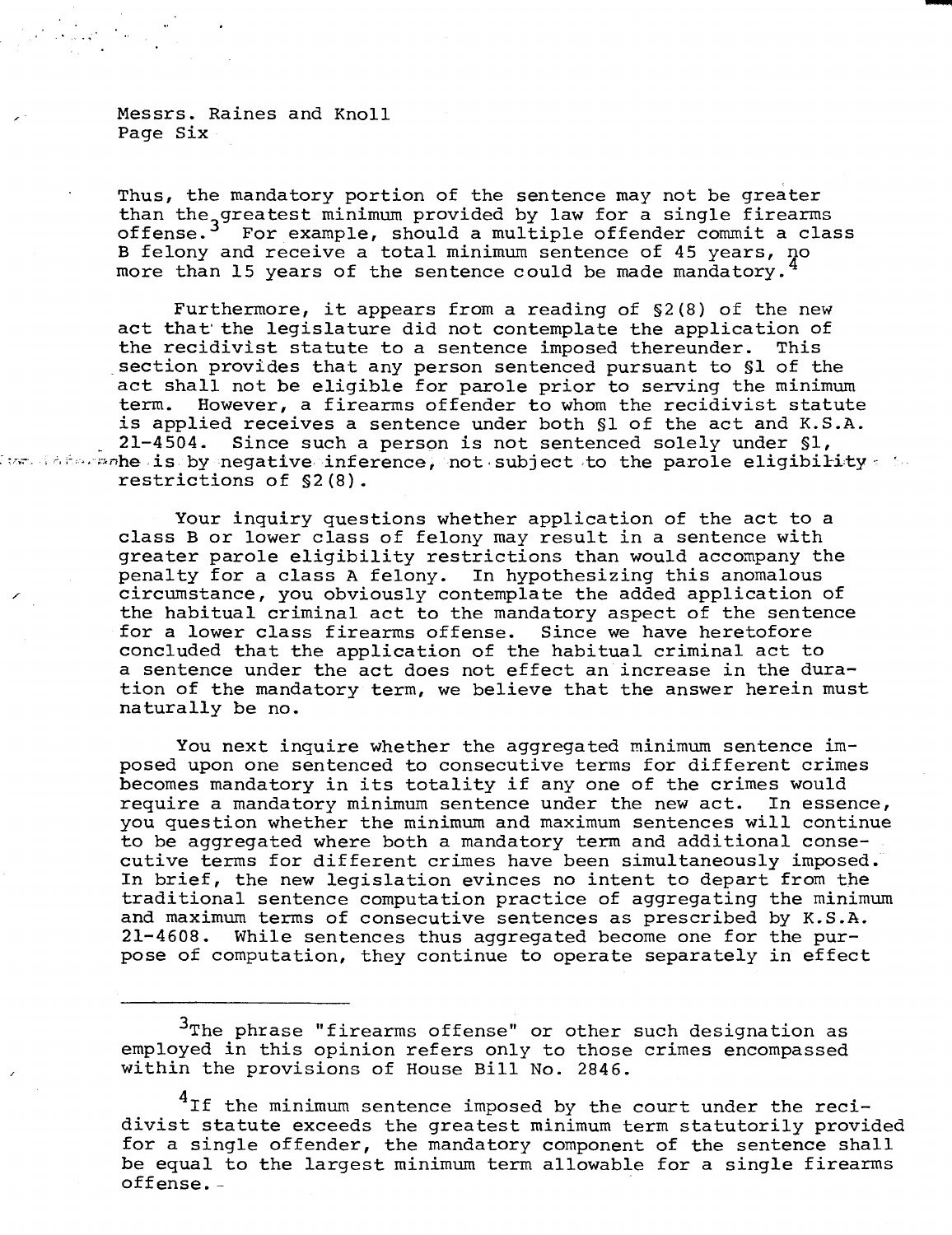Messrs. Raines and Knoll Page Seven

and thus the mandatory minimum aspect of a firearms sentence does not transform the entirety of the aggregated minimum sentence into a mandatory term. For example, should a person receive a mandatory three year minimum and a consecutive five year minimum for a separate offense not within the act, the resulting eight year aggregated minimum sentence would have only a three year mandatory component. Thus, the mandatory nature of a minimum sentence imposed under the act will remain confined to that crime alone and will not affect other sentences.

In a related query, you ask whether an aggregated minimum sentence imposed upon an offender convicted of multiple offenses under House Bill No. 2846 will be mandatory in its entirety. The question does not require extended analysis and must be answered The inthe affirmative. . The act mandates the imposition of a mandatory.  $a$ . minimum term for each and every offense encompassed within its scope. Thus, when consecutive sentences imposed thereunder are aggregated according to K.S.A. 21-4608(3)(c), the resulting minimum term will be entirely mandatory.

A most significant question raised by your inquiry concerns the continuing viability of the court's power to grant a reduction of sentence under K.S.A. 21-4603<sup>5</sup> in view of the recent legislation. As analyzed and discussed by the Kansas Supreme Court last term in State v. Sargent, 217 Kan.  $634$ , 538 P.2d 696 (1975), the powers of reduction conferred by K.S.A. 21-4603 consist of two separate categories. Within 120 days after sentencing, the court is authorized to reduce the sentence "by directing that a less severe penalty be imposed in lieu of that originally adjudged within statutory limits." This power is vested solely within the discretion of the court subject to the limitation that the modified sentence must fall within the limits of the minimum term prescribed by statute. Secondly, at any time prior to the expiration of the minimum sentence, the court, after having received the recommendation of the secretary of corrections, may reduce the minimum sentence in any manner, including a reduction below the statutory limits on the minimum term. Whether these provisions have been restricted in scope by House Bill No. 2846 is the question now to be examined.

While §1 of the act eliminates the court's power to grant probation and §2(8) restricts the power to grant parole until after expiration of the minimum term imposed, the act does not

<sup>&</sup>lt;sup>5</sup> House Bill 2688, Laws 1976, Ch. 156, effective July 1, 1976, amended K.S.A. 21-4603 in certain particulars which are not concerned herein.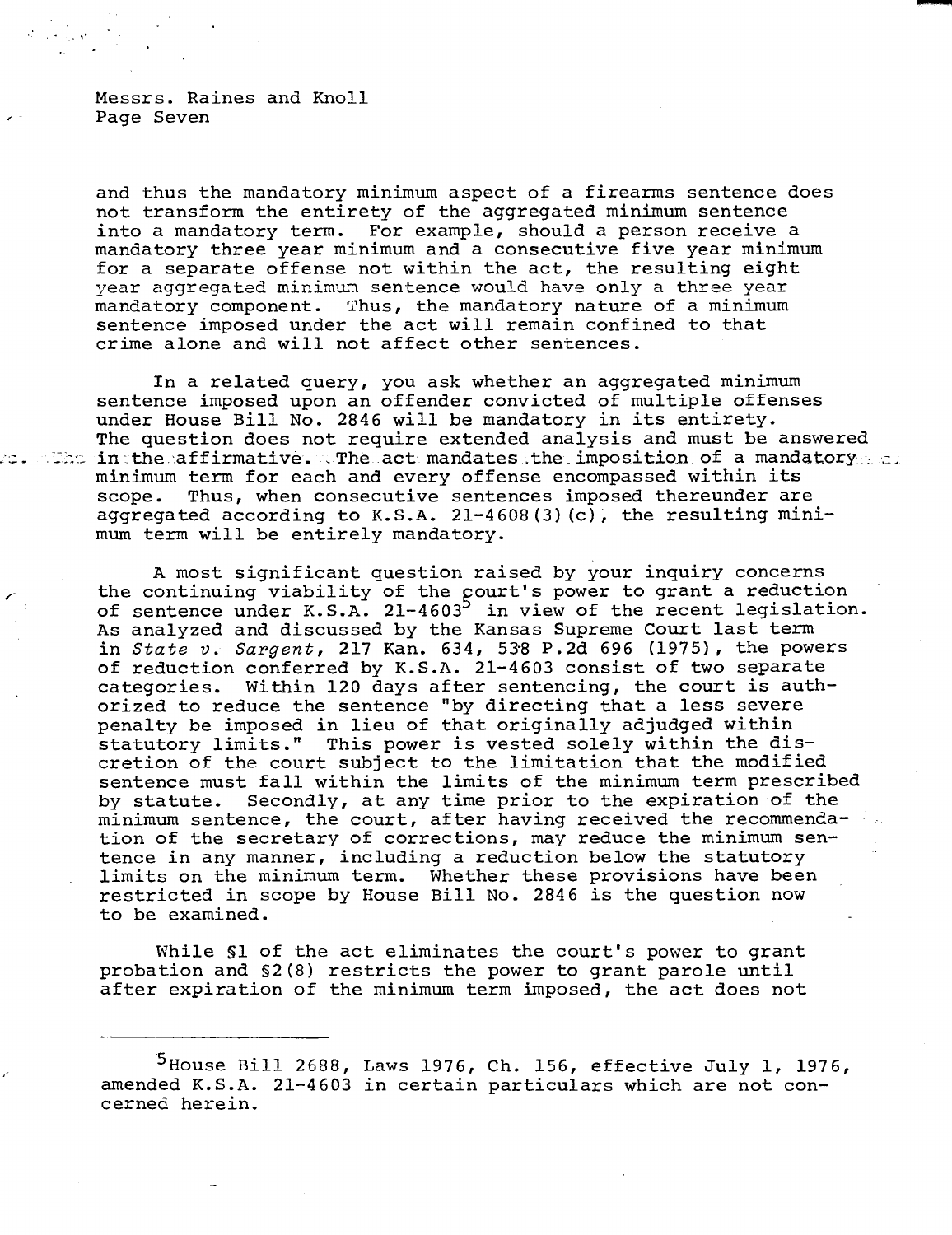Messrs. Raines and Knoll Page Eight

speak, either directly or indirectly, to the court's ability to grant a reduction of sentence. After an analysis and comparison of the purposes of the respective statutes, it is our conclusion that the district court retains most of the reduction powers conferred upon it by K.S.A. 21-4603 since the general concept of reduction does not conflict with the policies expressed in the mandatory firearms legislation. However, we believe that the recent legislation has rendered inoperative that portion of the reduction statute which authorizes the court to reduce a minimum term below the limits prescribed by law insofar as mandatory firearms offenses are concerned. In our opinion, this latter conclusion follows from the clear and compelling purposes which inspired the mandatory sentencing legislation and which are expressed therein.

 $\cdots$ Initially, we believe that the court's power to authorize's seriods a reduction within statutory limits within 120 days of sentencing survives intact and coexists harmoniously with the mandatory sentencing provisions of the act. It is evident that the overriding purpose of the legislature in drafting the strict sentencing and parole provisions of the act was to require any offender employing a firearm in the commission of one of the designated crimes to serve a period of certain confinement not less than the statutorily prescribed minimum term. In this manner, it was hoped that the certainty of a prison sentence would act to deter crime and to reduce the possibility of a quick return to the streets by some of the state's most dangerous offenders. However, this policy is in no manner compromised by the continued availability of the court's 120 day reduction power. House Bill No. 2846 merely requires that an offender be sentenced to and serve a term not less than the minimum prescribed by law. Significantly, it does not mandate that such a person be sentenced to the greatest possible minimum sentence allowable where the penalty statute designates a certain range of permissible minimums. Thus, where the court acts under its 120 day power to lower the minimum initially imposed to another term not less than the limits defined for the offense, the court does not contravene the legislative design to require service of a mandatory minimum sentence. The reduction order merely has the effect of substituting one permissible minimum for another, the new sentence remaining wholly mandatory as before.

This analysis applies in similar fashion to the second aspect of the reduction power except insofar as the court is authorized to reduce the minimum term below the limits prescribed by law.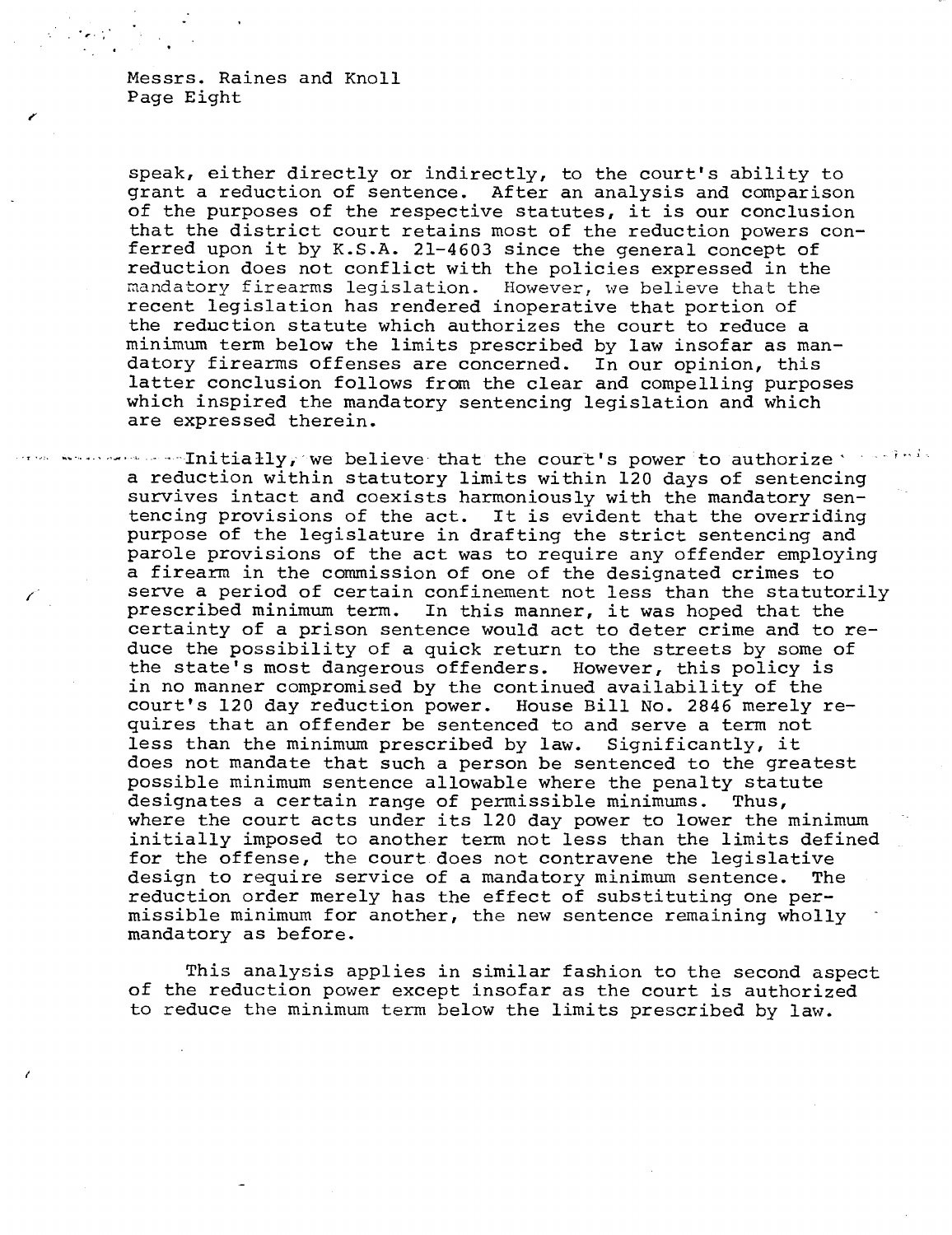Messrs. Raines and Knoll Page Nine

In other words, while the court may continue to act after 120 days upon the recommendation of the secretary of corrections to reduce the minimum term, the court may not utilize this power to enter a new minimum sentence for a firearms violation which would descend beneath the limits described by the penalty statute. To this extent, the two statutes are in direct conflict, and the specific policy of the legislature in the later enacted legislation toward the narrow category of firearms offenses must control over the more general reduction power conferred in the earlier statute. Should the court retain this power, the obvious policy of the legislature in mandating definite minimum terms of confinement could be defeated. We do not believe such an inconsistency in the statutory policy was intended by the legislature.

You next question whether House Bill No. 2846 permits the sentencing court to employ its discretion in imposing the minimum sentence where the penalty statute prescribes a range of permissible minimums. The response to this question was indirectly indicated above and the query must be answered affirmatively. Succinctly stated, no provision of the legislation mandates that particular minimums be imposed for firearms offenses where a range of permissible minimums is statutorily designated. Neither the greatest, the least, or any particular minimum term in-between must be mandatorily imposed and the sole requirement of the law is that the minimum term imposed be within the limits of the penalty provision. K.S.A. 21-4606, prescribing criteria for setting a minimum sentence, continues to operate in full effect to guide the court's discretion in determining the minimum sentence to be imposed.

Another important question to be addressed is whether an inmate sentenced to a mandatory term becomes eligible for parole immediately after having served the compulsory minimum or whether he must additionally achieve "minimum security" status as a prerequisite to eligibility. As you are well aware, Opinion No. 75-232 described in detail the nature of the parole eligibility system now in operation as initially prescribed by K.S.A. 22-3717, effective July 1, 1974. Without retracing the reasoning of that opinion, it suffices here to observe that parole eligibility now generally depends upon the inmate's achievement of minimum security status through good conduct in the penitentiary rather than upon the prior service of a designated period of confinement as before. The requisites of "minimum security" status are given definition by rules and regulations promulgated by the secretary of corrections. This same statutory scheme is embodied within K.S.A. 22-3717 as amended by House Bill No. 2846.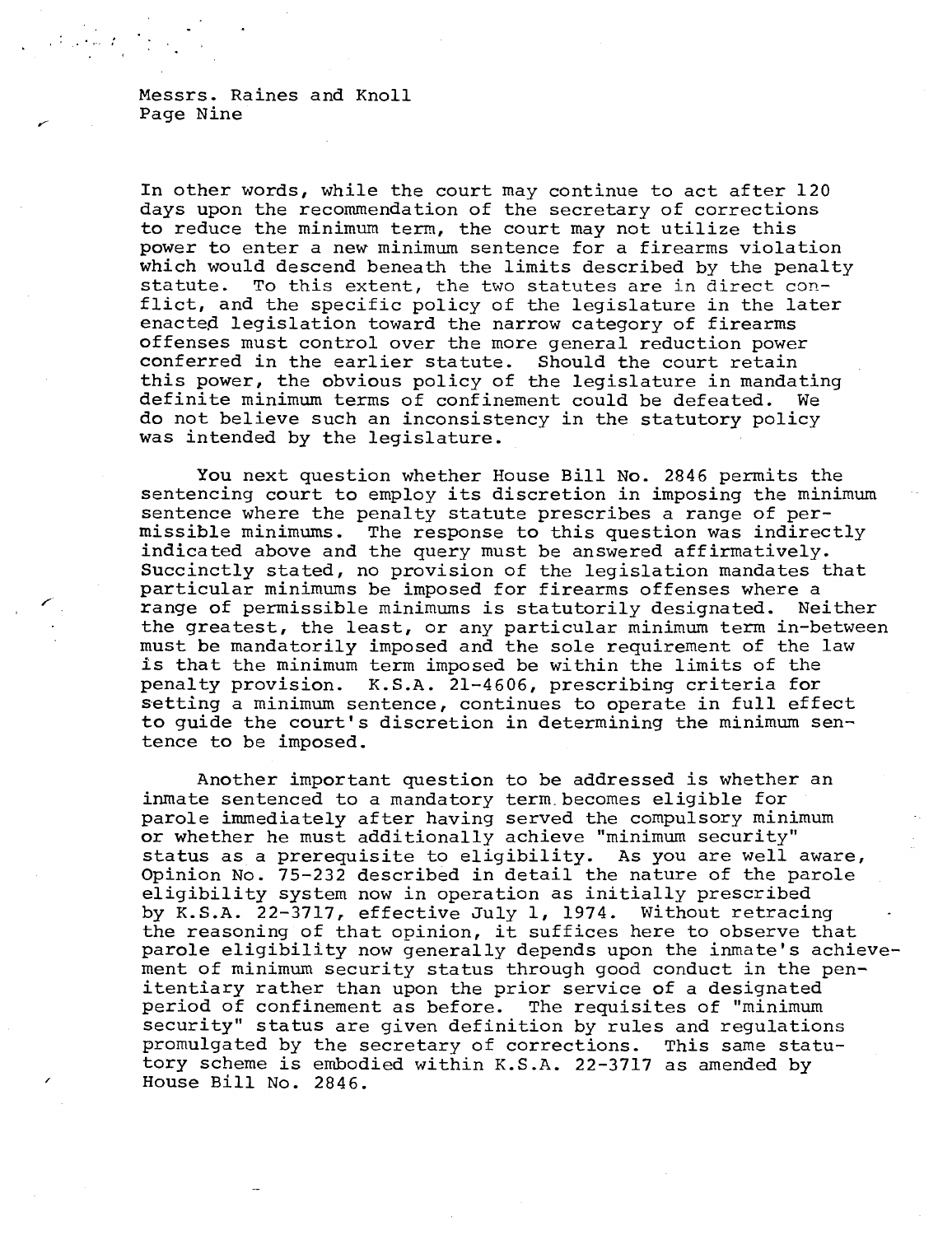Messrs. Raines and Knoll Page Ten

 $\label{eq:2} \frac{1}{2}\int_{\mathbb{R}^3} \left|\frac{d\mathbf{y}}{d\mathbf{x}}\right|^2 \, d\mathbf{x} \, d\mathbf{x} \, d\mathbf{x} \, d\mathbf{x} \, d\mathbf{x} \, d\mathbf{x} \, d\mathbf{x} \, d\mathbf{x} \, d\mathbf{x} \, d\mathbf{x} \, d\mathbf{x} \, d\mathbf{x} \, d\mathbf{x} \, d\mathbf{x} \, d\mathbf{x} \, d\mathbf{x} \, d\mathbf{x} \, d\mathbf{x} \, d\mathbf{x} \, d\mathbf{x} \, d\mathbf{x} \, d\$ 

In our judgment, consistency in interpretation of statutory purpose impels the conclusion that an inmate must achieve minimum custody status after service of the mandatory minimum term as a prerequisite to parole eligibility. Undoubtedly, the legislative purpose in substituting the new parole eligibility scheme was to individualize parole eligibility consideration by making it dependent upon the inmate's conduct within the institution. Should an inmate acculturate favorably to the institutional environment and demonstrate a substantial capacity to function in the future as a law-abiding member of society, he may obtain parole eligibility quite rapidly and need not await the expiration of a fixed period of time prior to parole consideration.

House Bill No. 2846 does not alter this express policy of the barole eligibility system but merely requires that the mandatory sides. minimum term be served as a prerequisite to attainment of parole eligibility through satisfaction of the rules and regulations of the secretary of corrections. The language of §2(8) itself supports this construction since it does not affirmatively confer parole eligibility after expiration of the minimum term but only precludes parole eligibility prior thereto.<sup>6</sup> Were the recent legislation construed to authorize immediate parole eligibility for firearms offenders after service of the minimum term, an irrational dichotomy would be introduced into the parole system whereby some of the state's most dangerous felons would be eligible for parole despite their possible inability to demonstrate a record of institutional behavior indicating their capacity to function cooperatively in society. Thus, we believe the interpretation given §2(8) herein achieves the consistency of statutory purpose intended by the legislature in erecting the present parole eligibility structure.

Additional inquiry is made concerning the definitions of the terms "used" and "firearm" as employed in §1 of the act, neither of which is defined therein. As defined by Websters Second International Dictionary, the word "use" means "to convert to one's service, to avail oneself of, to employ." We are confident that the legislature utilized the term in this commonly understood manner. To constitute use of a firearm under the act, the offender must have employed the weapon at some point to facilitate the commission of the crime. The term contemplates more than mere possession of a. firearm during the commission of the crime.

<sup>&</sup>lt;sup>6</sup>This same reasoning also applies to the latter portion of the section concerning parole eligibility for class A felonies involving crimes covered by the act.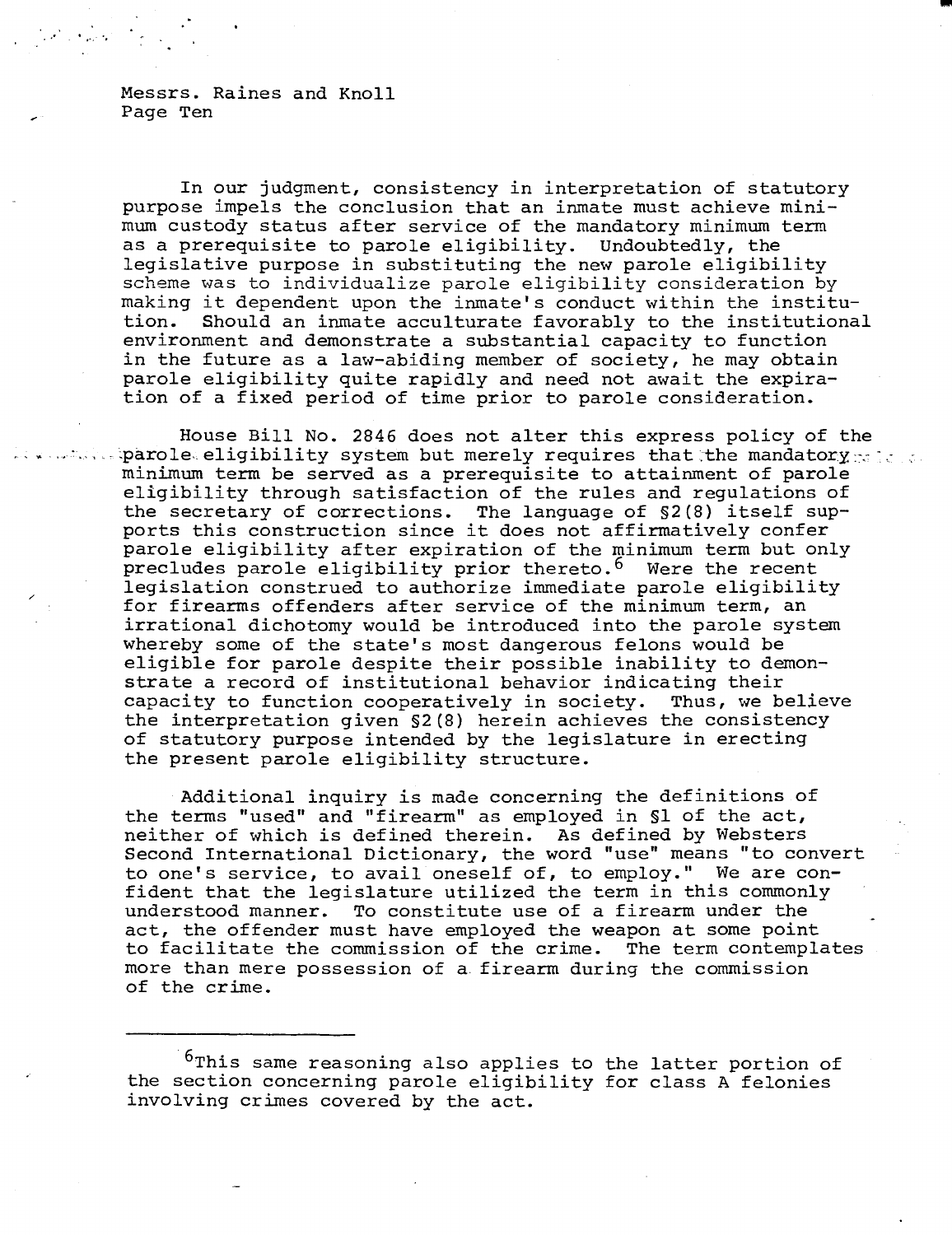Messrs. Raines and Knoll Page Eleven

The definition to be given the term "firearm" presents a question of some difficulty since the word is not elsewhere defined in the Kansas Criminal Code. However, an examination of K.S.A. §§21- 4201-4206, concerning the subject of weapons control, seems to indicate that the term has been previously employed in a relatively broad sense by the legislature. K.S.A. 21-4203, regulating the disposal of firearms, prohibits the sale or transferral of "any firearm with a barrel less than twelve inches long" to certain classes of persons. Similar phraseology appears in K S A  $21-4204$  concerning Similar phraseology appears in K.S.A. 21-4204 concerning the possession of firearms. It thus appears that when the legislature intended to narrow the application of the term, they specifically so provided. It also appears that the term in its generic sense applies to certain larger types of weaponry such as machine guns. See K.S.A. 21-4201(1)(g) and the Judicial Council Notes following K.S.A. 21-4202.

While Webster's Third International Dictionary (1966 G.&C. Merriam Co.) defines the term as "a weapon from which a shot is discharged by gunpowder-usually used only of small arms," the definition does not necessarily exclude its application to larger types of arms, and the term as commonly understood suggests no inherent limitation to mere handguns or pistols. Moreover, some further guidance is provided by the Judicial Council Notes attending K.S.A. 21-4206 which state that the weapons control provisions enacted by the legislature were designed to enlarge the scope of the law to include all weapons "commonly used in connection with crime." Unfortunately, resort to the court decisions of other states for guidance has proved to be of little benefit in this analysis since they reveal that the judgment usually rests ultimately upon the interpretation of the varying particulars of different state statutes.

Although it is indeed unfortunate that the legislature failed to define this significant term in House Bill No. 2846, we believe that it intended to apply the term "firearm" to weapons beyond mere handguns which are discharged by gunpowder or similar explosive<br>charge.<sup>7</sup> Several difficult questions concerning the furthest ex Several difficult questions concerning the furthest extent. of the term will undoubtedly be presented to the courts of this state in the future and must ultimately be determined by them after an analysis of the circumstances of each case.

Several other bills introduced in the 1976 legislative session addressing the subject of mandatory sentences for firearms offenses attempted to define the term "firearm" but none were enacted. Senate Bill No. 428, House Bill No. 2771, House Bill No. 2783, and House Bill No. 3043 proposed broad definitions of the term while House Bill No. 2746 limited the definition to firearms less than twelve inches in length.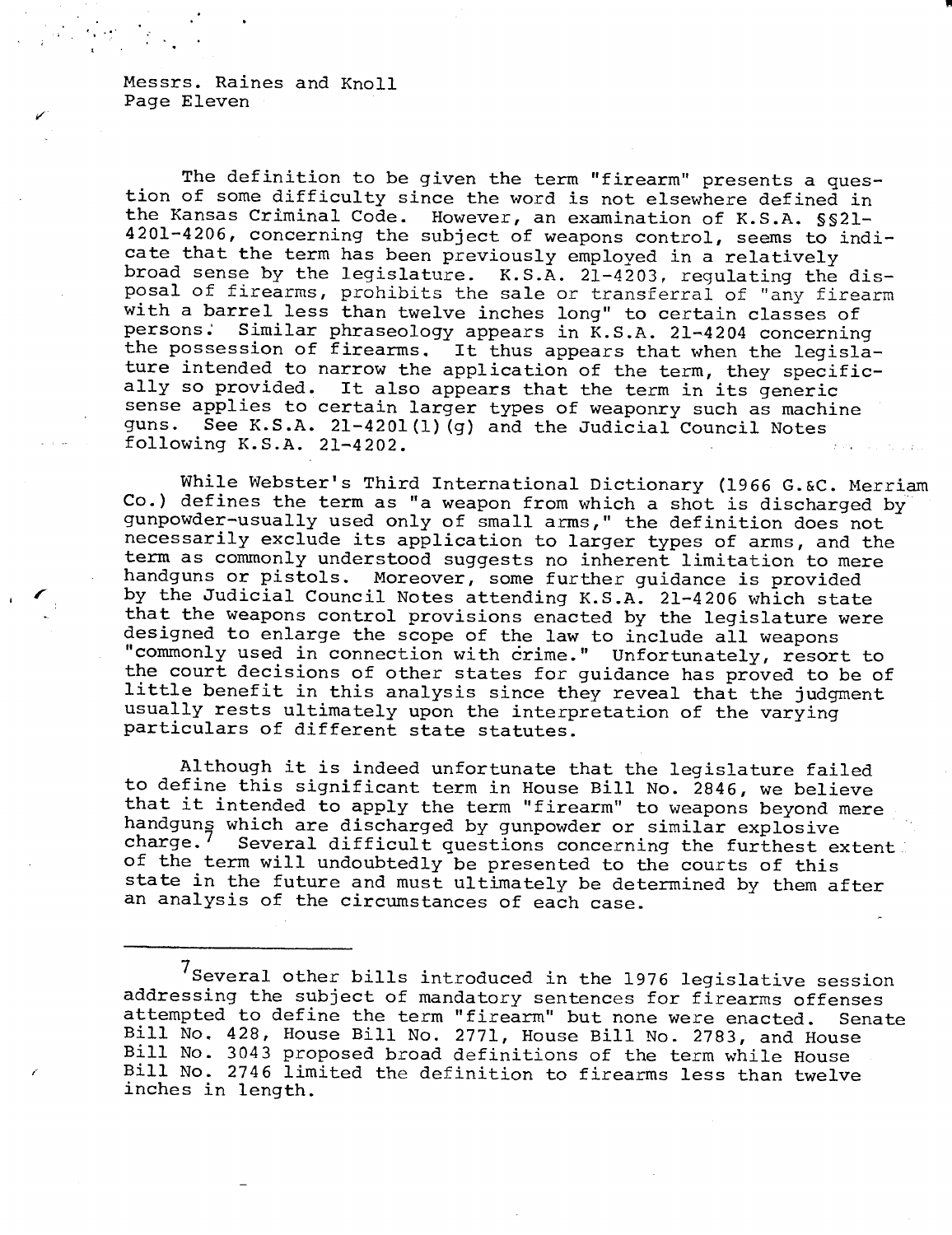Messrs. Raines and Knoll Page Twelve

Your final two questions are closely related and shall be considered jointly. Initially, you inquire whether the sentencing court must specifically set forth in the journal entry that sentence is being imposed under the act's mandatory provisions. Should the court fail to so specify, you then ask whether Department of Corrections personnel are authorized to examine the journal entry and any other relevant information of record in an effort to determine whether the offense committed was one specified by the act. As you realize, the answers to these questions are significant since a misinterpretation could wrongfully subject an offender to the substantial parole eligibility restrictions provided by the act.

Unfortunately, the statute itself provides no guidance whatsoever in resolving the questions raised as the legislature apparently did not contemplate any particular problems in this regard. Hopefully, the courts, prosecutors, and defense counsel of the state will anticipate the potential problem by specifically providing in the journal entry that sentence is being imposed under<br>the act. This effort could be readily accomplished by either This effort could be readily accomplished by either specific reference to the act or by affixing the word mandatory or other such descriptive term to the minimum sentence as provided in the journal entry. A mere description of the crime and reference to the use of a firearm in the journal entry without specific reference to the act would introduce some degree of uncertainty into the sentence and should be avoided.

However, it is virtually inevitable that situations will arise where the difficult task of interpretation of the journal entry will be required. Although we believe that the power to analyze the journal entry and to compute the sentence imposed therein is inherently within the authority of the Department of Corrections, it would seem that where a substantial question exists concerning the mandatory nature of the sentence the question would best be resolved by the court which imposed the sentence. The preferred course would be to notify the court of the sentencing ambiguity with appropriate notice also to both the prosecuting attorney and defense counsel. Such a procedure, though more formalized, would seem to be justified where serious doubt persists because of the significant parole eligibility restrictions effected by a mandatory sentence under the act.

To recapitulate, we have reached the following conclusions concerning the questions submitted in your joint inquiry: (1) The application of the habitual criminal act to an offender